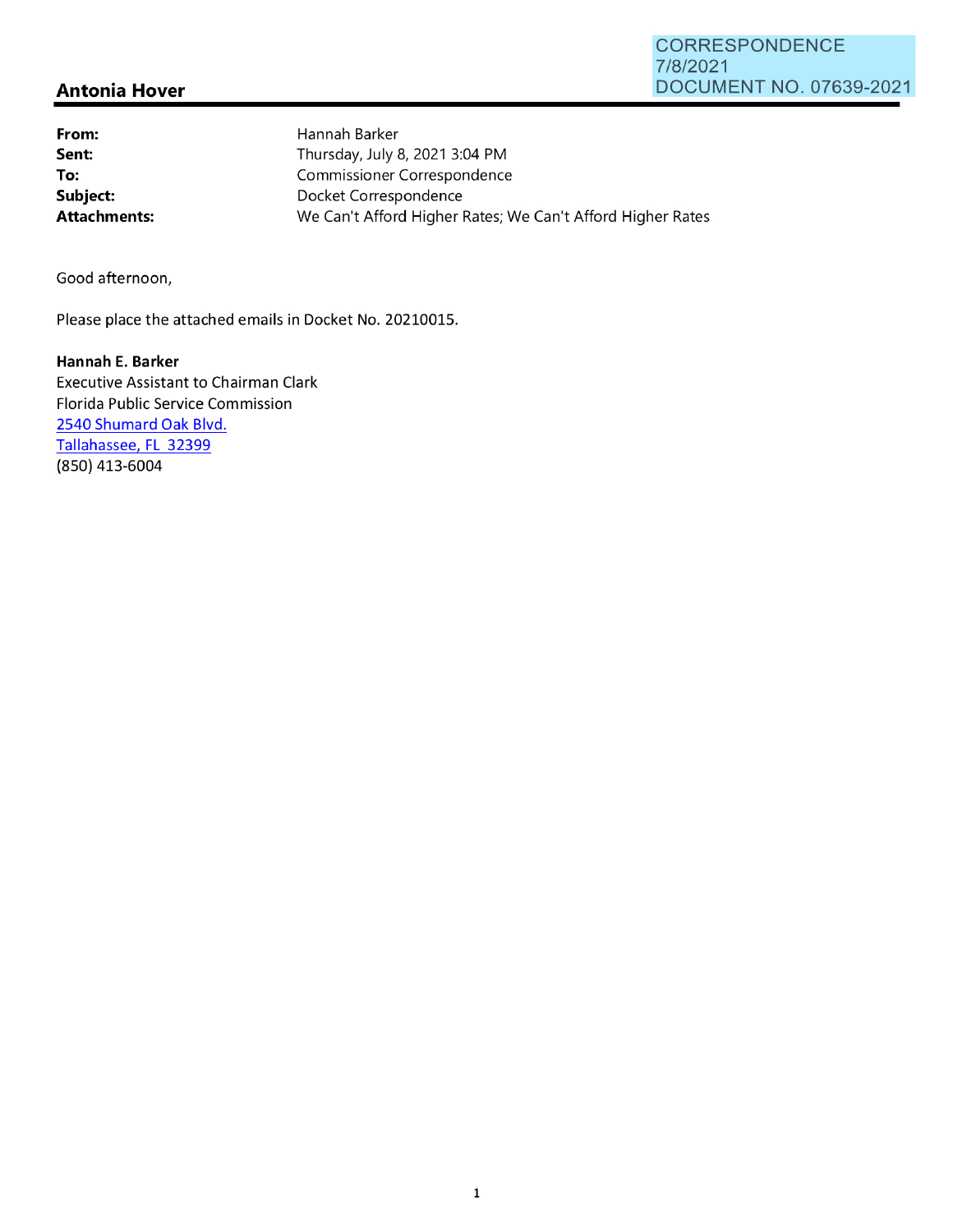## **Antonia Hover**

| From:    | kwade7777@everyactioncustom.com on behalf of Kelly Wade <kwade7777<br>@everyactioncustom.com&gt;</kwade7777<br> |
|----------|-----------------------------------------------------------------------------------------------------------------|
| Sent:    | Thursday, July 8, 2021 2:58 PM                                                                                  |
| To:      | Office of Chairman Clark                                                                                        |
| Subject: | We Can't Afford Higher Rates                                                                                    |

Dear Gary F. Clark,

I am writing as a concerned Florida resident and customer of Florida Power & Light (FPL). I received notification that FPL intends to increase rates for their customers across the state, hurting the most vulnerable in our communities the most. We urge you to rethink this decision and not increase our bills.

This past year has been challenging and unrelenting, and folks have spent it worrying; worrying about the health and safety of their families and friends; worrying about finding work or being safe at work; worrying about the future of the business they built from the ground up; and worrying about making sure that they could keep the lights and heat on at home. For many of us, the pandemic has changed all of our lives in ways we'll still likely be grappling with long after the pandemic comes to an end.

Nevertheless, for some reason, corporate greed seems to be more important than the sustainability of our communities and our livelihood. This was evident when FPL, among several other power companies resumed closing customer accounts due to non‐payment during the second wave of the pandemic. Now, they want to increase rates for their most vulnerable customers. We can't allow companies to continue taking advantage of working‐class families, and luckily, you have the power NOW to stop this.

Our families need relief, real solutions to the climate crisis and fair and affordable utility rates. By raising prices, FPL is treating energy as a commodity when it's a necessity. We are demanding that Florida Power & Light halt this unfair plan and that Florida's Public Service Commission require FPL to maintain fair rates for their consumers, and prioritize the communities they serve.

Sincerely, Ms. Kelly Wade 6819 Town Harbour Blvd Apt 1811 Boca Raton, FL 33433‐4307 kwade7777@gmail.com